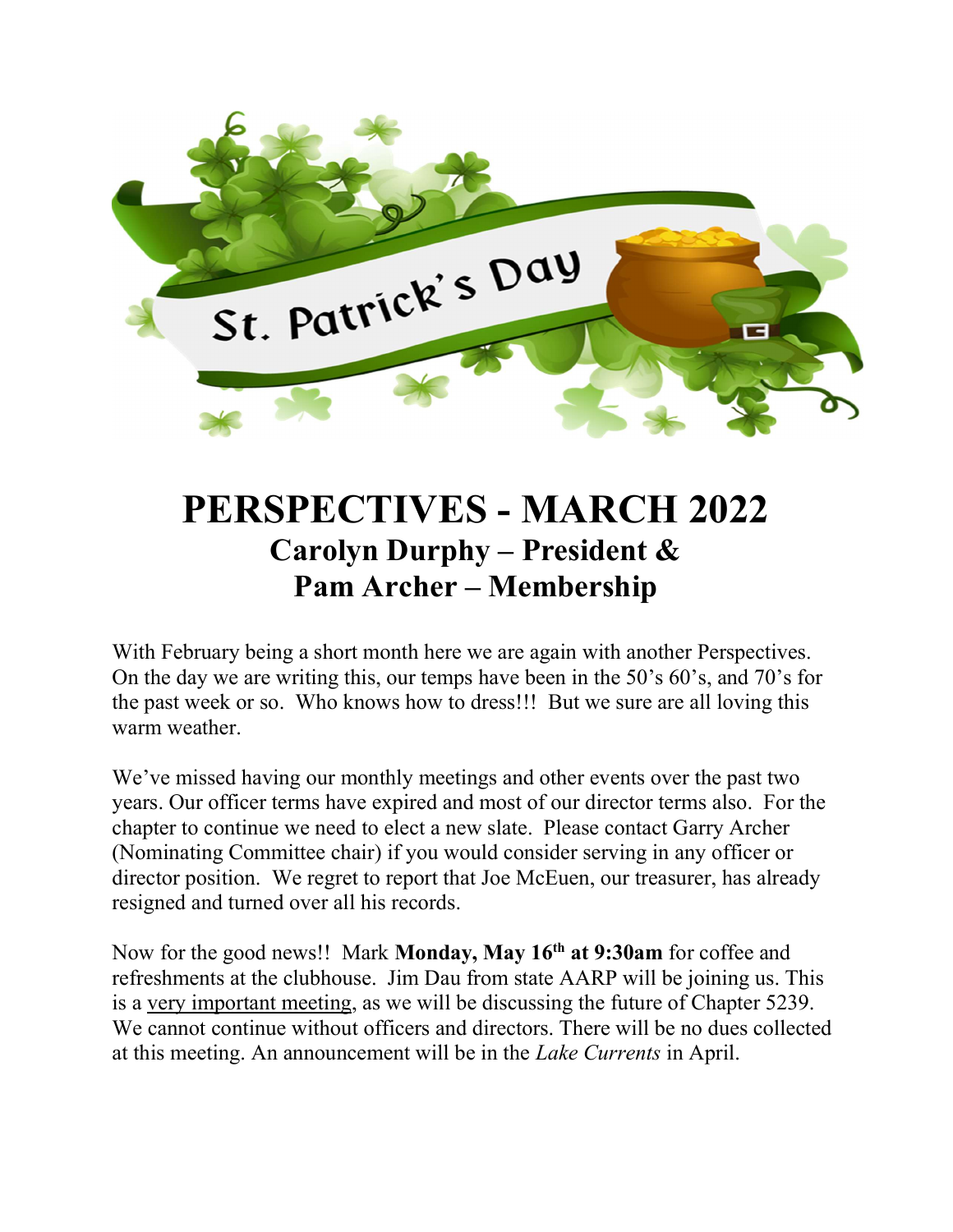Just a further note the following holidays are being celebrated this month. On March  $2<sup>nd</sup>$  we celebrated Ash Wednesday, on March 13<sup>th</sup> daylight savings time will begin with moving the clock ahead 1 hour, on March  $17<sup>th</sup>$  is St. Patrick's Day, and on March  $20<sup>th</sup>$  is the first day of spring.



## March Birthdays - Pam Archer

Lots of birthdays this month! Happy, sunny wishes to: Gordon Bentz, Frank Buttimer, Robyn Chewning, Connie Connon, Gina Davies, Carol Donoho, Jeanette Embrey, Peggy Grella, Thomas Hamilton, Joyce Haring, Mary Hoffman, Lee Huminik, Alita Irby, Marianne Kraus, Bill Lanier, Violet Liberti, Maurice Moody, Sharon Montie, Pamela Nalls, Joe Nolan, Phyllis Pulice, Elizabeth Scheuermann, Gary Sibley, Sue Simmons, Gail Stoner, and Gerald Young



### Sunshine Report - Vi Liberti

Sad to report that our dear Vi fell and broke her hip and elbow. As of this date she is in rehab and slowly on the road to recovery. Please feel free to send her a card at 115 Parliament Street, Locust Grove, VA 22508. Frank goes to see her everyday and will take her mail to her. Carolyn went to see her on Monday, the  $28<sup>th</sup>$  and she is doing well and in good spirits.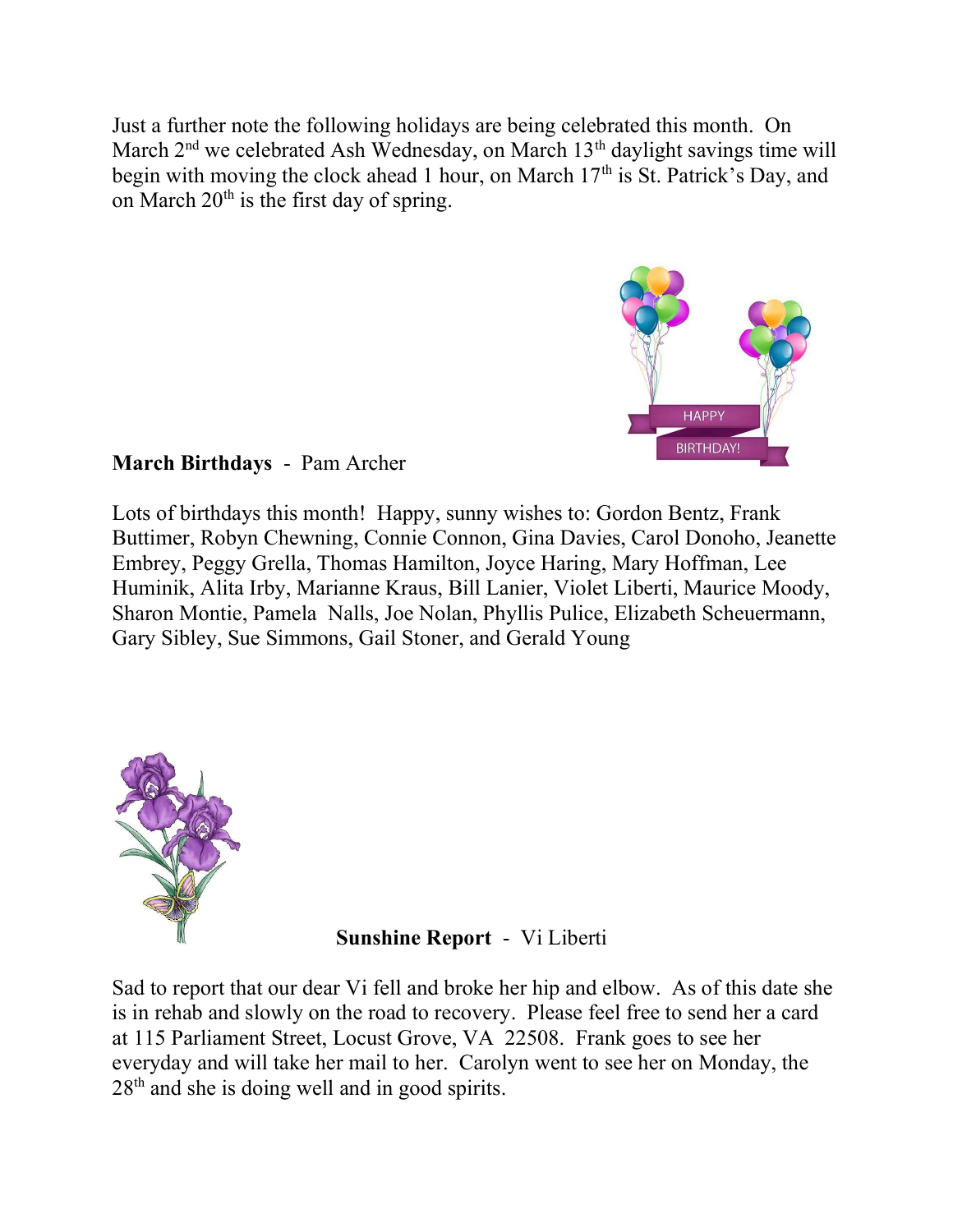Diabetes Distress or Burnout (Actually, most of this can apply to distress or burnout over most conditions) – Sandie Frame

Many people feel stress about the challenges of dealing with diabetes and other chronic conditions. Sometimes these feelings can be overwhelming. Sometimes these feelings come in waves. These are common responses to life with diabetes (and many other chronic conditions in life) and can affect your motivation, making it hard to manage our condition. This can lead to more setbacks, which can lead to more distress or burnout.

Taking care of your emotional health is as important as taking care of your diabetes. You can be proactive. Try these suggestions:

Get professional support. If you have been struggling with feelings of distress for several weeks or that you are starting to pull back from your self-care routine, it may be time to seek help from your diabetes care team. Your team can help you develop strategies to ease those burdens and work through barriers.

Voice what you are going through – Don't isolate yourself. Talking to family, friends or other people with diabetes can ease your distress and help you see the bigger picture. It can be as simple as saying you need to vent a little after a stressful day or that you need a bit of extra support.

Share the load. Can you involve your family in your daily care? Help you watch your glucose levels, medications or even finance issues if needed?

Simplify. Get help from your care team to see if you can change any of your routine to make things easier.

Make changes one at a time. If you need to make more than one change, pick the one easiest to achieve then move on to the next.

Be kind to yourself. No one gets it 100% right. If you have had a bad day or several bad days, show yourself compassion then move on. Life is not static and neither is your diabetes. Your condition may change over time, causing your treatment plan to shift along with it. Strive to accept what you can't control and aim to change what you can. Have faith in your ability to deal with and adapt to whatever situations you encounter.

Source: *Mayo Clinic Health Letter*, Volume 40, Number 3, March 2022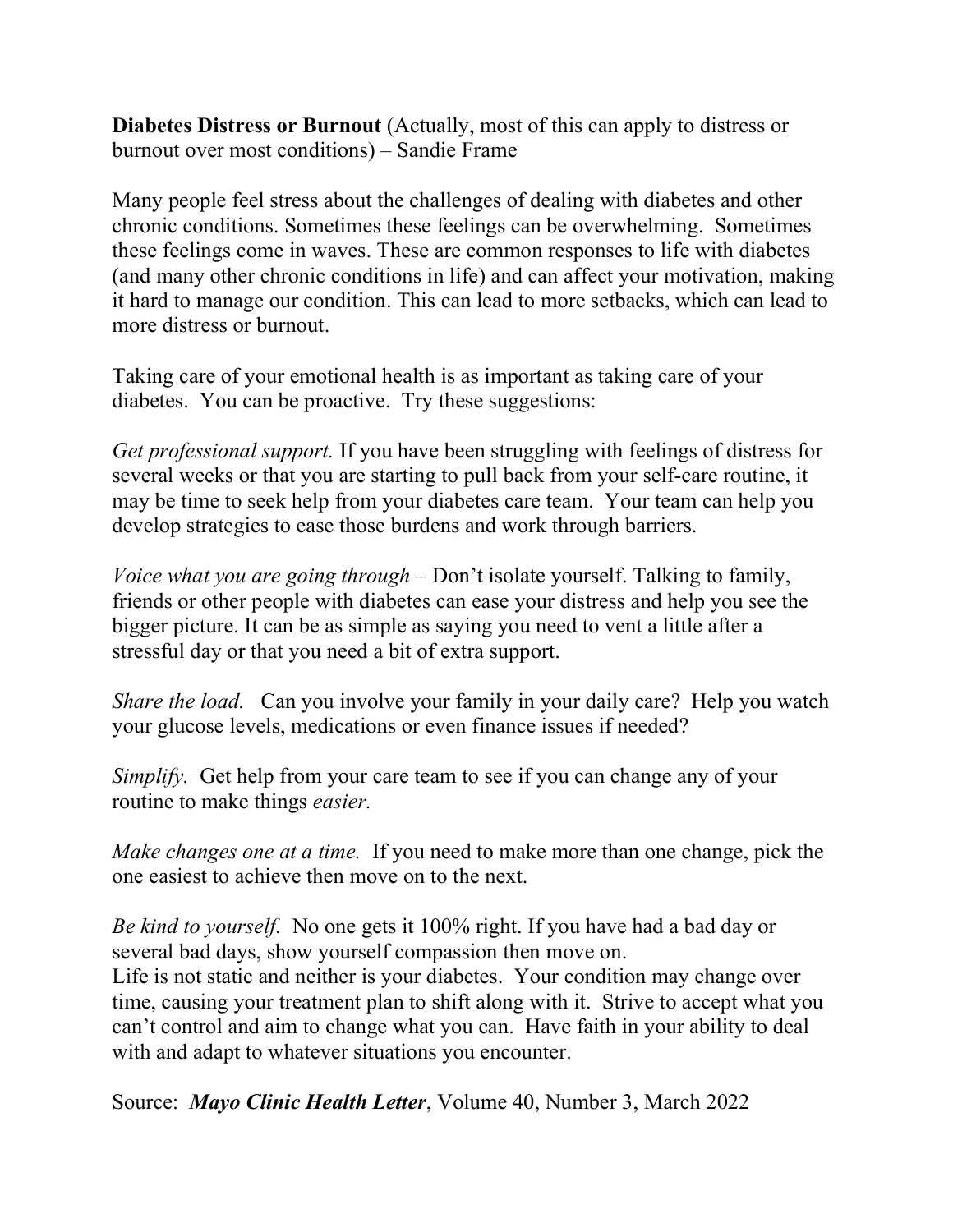## AARP Tax-Aide – Pam Archer

LOW AARP Tax-Aide Preparation continues at the Lower Level of the Clubhouse on Fridays and Saturdays from 9am-1pm through April 15th. There are still appointments available but they are going fast. Please pick up your information packet from the Wilderness Branch Library and call our scheduler at 540-318-0345 to make your appointment. You will need to fill out your tax packet at home before you drop it off during your appointment.